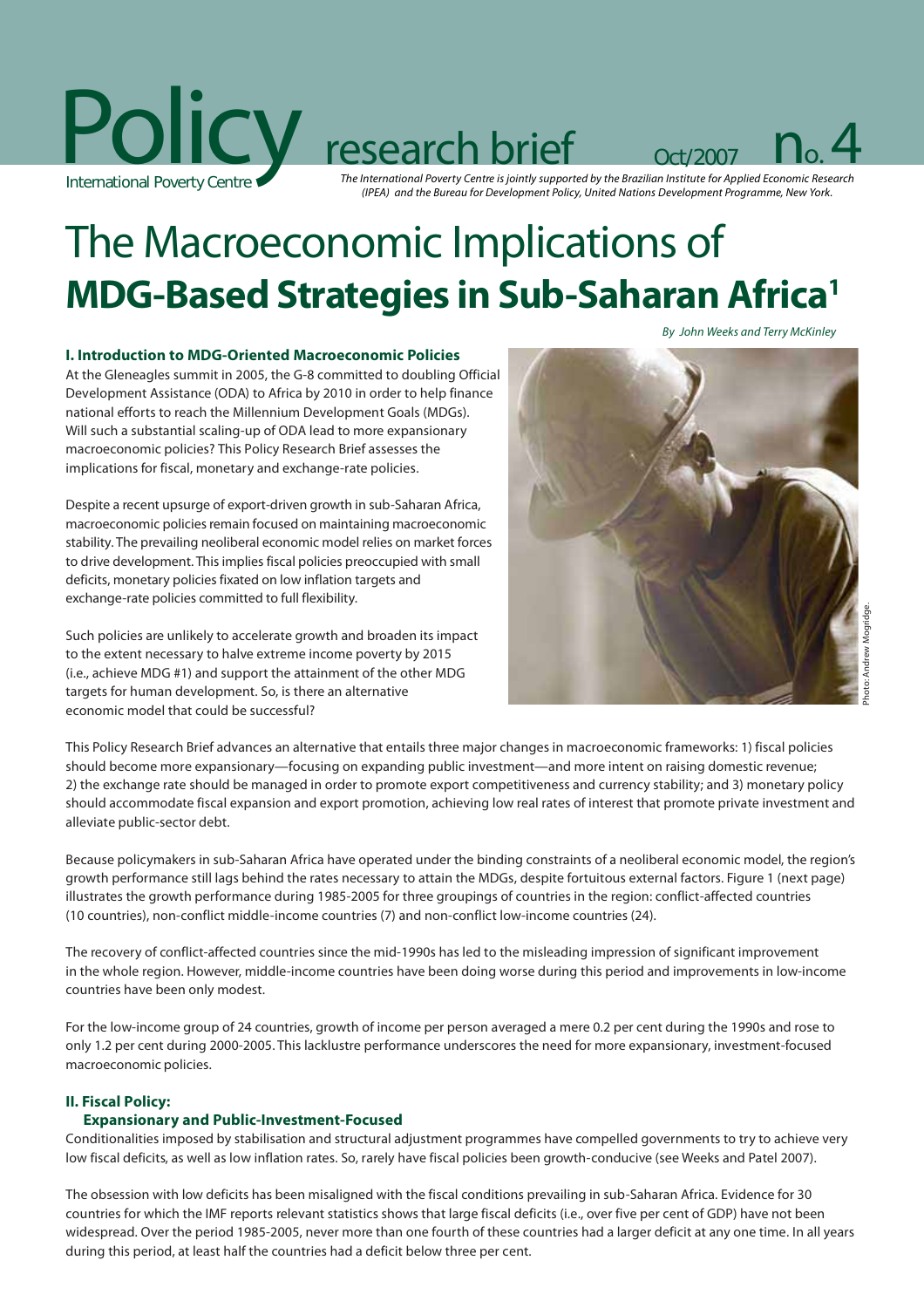#### Figure 1





Notes: Conflict countries are Angola, Burundi, Chad, DRC, Ethiopia, Liberia, Rwanda, Sierra Leone, Sudan and Zimbabwe.

Source: World Bank, African Development Indicators 2006, and <http://www.imf.org/external/pubs/ft/weo/2007/01/data/weoselgr.aspx>.

What is the purpose of running deficits? One is to compensate for economic downturns. The movements of both revenues and expenditures are tied to the economic cycle: revenues fall when private income falls but social expenditures need to rise in order to compensate for income losses. Thus, insisting inflexibly on maintaining low deficit targets renders fiscal policy 'pro-cyclical' (i.e., government spending falls when private incomes drop). This makes downturns worse.

Running deficits has a more development-relevant objective: borrowing to finance public investment in essential economic and social infrastructure. Without extensive public investment, attainment of the Millennium Development Goals would not be possible. Widening deficits for such a purpose should be, in fact, a regular fiscal practice, and largely funded, over the medium term, by concessional external finance.

But governments should concentrate, over the longer term, on mobilizing more domestic revenue for financing development, instead of resorting to domestic or external debt. Even relying indefinitely on external grants has drawbacks since it could dampen incentives to raise domestic resources.

Recent efforts to raise revenue have been anaemic. From the early 1990s to the early 2000s, revenue as a ratio to GDP has risen only from 14.1 per cent to 15.9 per cent in low-income countries in sub-Saharan Africa (McKinley 2007a and 2007b).

A doubling of such an increase, i.e., to four percentage points of GDP over 10 years, is needed to begin graduating governments from reliance on Official Development Assistance for financing MDG-focused public investment. In order to achieve such a target, governments will need to adopt a more ambitious, diversified approach to mobilizing domestic resources, relying pragmatically on all major sources of revenue, i.e., domestic indirect taxes, direct taxes and trade taxes.

## **III. Exchange Rate Policy: Managing for International Competitiveness**

While stabilisation and structural adjustment programmes were rendering fiscal policies passive and deficit-phobic, they were also converting a previously active management of the exchange rate into a non-interventionist, laissez-faire regime. The justification was that governments in the sub-Saharan region were supporting over-valued exchange rates.

But the effects of such neoliberal reforms have been counterproductive. Contrary to expectations, non-intervention has led to increased volatility of nominal exchange rates, often precipitated by transitory external 'shocks', such as international price changes or manipulation by large traders in narrow currency markets (see Weeks et al. 2007). Moreover, a substantial proportion of foreign exchange flows in and out of sub-Saharan Africa—namely, Official Development Assistance and remittances—tend to be unresponsive to exchange-rate movements.

In the small open economies prevalent in the region, exchangerate volatility has gravely jeopardized macroeconomic stability. It was the prevalence of such market dysfunctions before the 1980s that motivated, in fact, the original adoption of exchange rate management.

As the prices of some primary products, especially petroleum and minerals, have risen in the 2000s, exchange rates have appreciated in some countries. Under such conditions, exchange-rate management becomes critical, particularly in order to foster the international competitiveness of nonprimary exports, such as manufactures.

#### **Avoid Inflation Targeting**

But inflation-targeting monetary policies make such management exceedingly difficult. IMF conditionalities have often placed restrictions on money-supply growth. If central banks purchase foreign exchange (and correspondingly sell domestic currency) in order to counteract currency appreciation, the domestic money supply will grow.

In response, central banks often sell government securities ('sterilize') in order to mop up liquidity. But sterilization ends up cancelling the potentially positive effect of the original infusion of domestic currency. Frequently, domestic interest rates rise. In some cases, portfolio inflows surge into the economy to speculate on the currency appreciation, particularly if it is driven by a commodity boom. This only exacerbates the pressures for appreciation. Open capital accounts (which have commonly accompanied a laissez-faire exchange-rate regime) heighten such volatility.

While exchange-rate management is inconsistent with inflation targeting, it is complementary to monetary policies that accommodate expansionary, investment-focused fiscal policies. Exchange-rate management can neutralize inflationary pressures arising from rising investment demand or terms-oftrade shocks. An example of a terms-of-trade shock is a jump in oil prices for an oil-importing developing country.

In general, exchange-rate management is essential for: 1) maintaining short-term stability of the nominal exchange rate, which can reduce private-sector uncertainty and facilitate public-sector budget planning; and 2) achieving a real exchange rate in the medium term that can foster broad-based export competitiveness and structural diversification of the economy.

Achieving the first objective is extremely important in sub-Saharan Africa because of the lack of private-sector mechanisms that can hedge against exchange-rate risk. In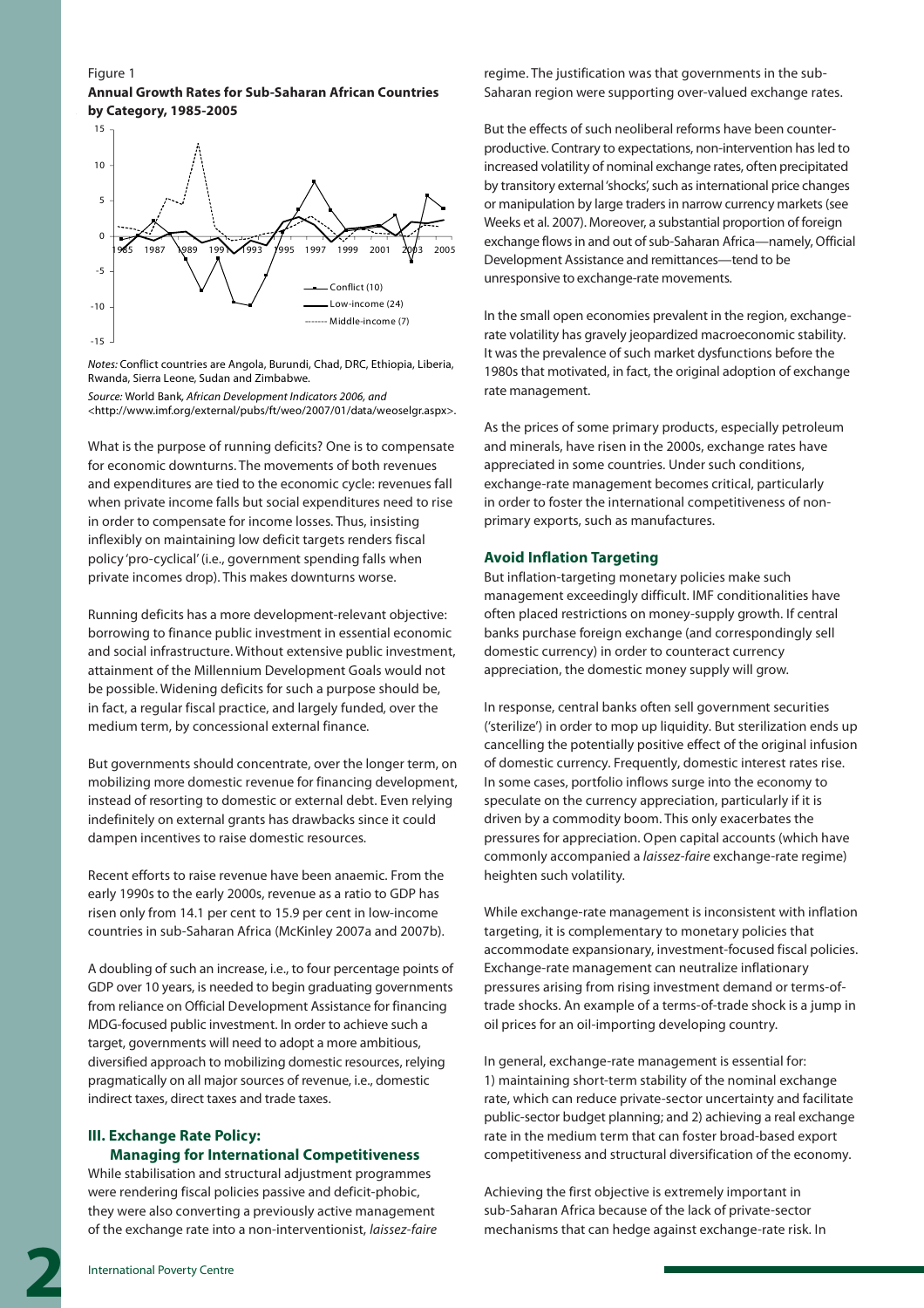practice, only large enterprises can afford to hedge effectively, typically through foreign financial intermediaries. So, regular short-term central bank intervention to manage exchange-rate risk could spread the social benefits more broadly, particularly among medium and small enterprises.

Achieving the second objective, competitiveness, is a strategic priority, particularly for countries with a high export concentration but low export diversification. These features characterize many low-income countries in sub-Saharan Africa. Managing the exchange rate should strive for a real rate that is not only relatively stable but also, if possible, slightly undervalued in order to favour tradable goods, both exports and import substitutes. This would help hasten the diversification of the economy and progressively boost overall productivity.

# **IV. Monetary Policy: Supporting Fiscal Expansion**

The policy of the orthodox framework that is perhaps most detrimental to expanding investment to achieve the MDGs is 'inflation targeting'. In its most inflexible form, it mandates the central bank to target an inflation rate below a low threshold. Until recently, that level was often five per cent or below. The instrument deployed to 'hit' the target has almost always been the nominal interest rate. In practice, fulfilling such a mandate has overridden all other policy objectives, whether they be growth, employment or export promotion.

Since this framework assumes that every economy gravitates towards general equilibrium, it believes that inflation has no structural cause. It is usually assumed to arise from extraneous factors, such as 'random shocks' or people's expectations. Ultimately, the government is blamed—usually because of excessive spending—for fuelling continuous expectations of rising inflation.

Strict inflation targeting is bound to fail in sub-Saharan Africa because of large, unpredictable swings in prices. For illustration purposes, assume an inflation target of five per cent. During 1980-2000, the average annual terms-of-trade shock across 42 countries in sub-Saharan Africa was 4.5 per cent of GDP, with a large standard deviation of 5.4. Since the average economy in the region has a trade sector (combining export and import shares) that is one-third of GDP, the likely result is to produce, half the time, an external price 'shock' of 1.5 per cent (1/3 of 4.5).

This implies that yearly economy-wide price changes due to non-tradables would have to be confined, at least, to only 3.5 per cent (5.0 – 1.5) in order for inflation to stay, half the time, under an overall five per cent threshold. But since the standard deviation (5.4) for the external price shock is so large, the target for the price effect of non-tradables would have to be set much lower than 3.5 per cent.

Since labour is a large input into non-tradables, real wage increases would also have to be contained. This would lead to a policy bias towards maintaining high nominal interest rates in order to contain the aggregate demand pressures that could fuel inflation.

But inflation has not, in fact, been a grave problem in sub-Saharan Africa. The calculations for Figure 2 divide countries in the region into three groups: three hyper-inflation countries (Angola, the Democratic Republic of Congo and, in the 2000s, Zimbabwe (which are excluded from the figure)), six inflationprone countries, and 29 countries with only moderate inflation.

### Figure 2

## **Inflation Rates for Sub-Saharan African Countries, 1983-2006**



Notes: See endnotes number 2.

Source: IMF. <http://www.imf.org/external/pubs/ft/weo/2007/01/data/ weoselgr.aspx>.

Since 29 countries have had an inflation rate of less than 10 per cent two-thirds of the time and have maintained a long-run average of less than eight per cent, restrictive monetary policies obsessed with price stability do not appear justified. There is little convincing evidence, in fact, that moderate inflation, i.e., 5-15 per cent (if not higher), retards growth. If inflation becomes a problem because of adverse supply shocks (such as rising food or oil prices), domestic measures, such as maintaining food buffer stocks or subsidizing public transportation, could mitigate its impact.

Moreover, there was a convergence of inflation in the six highinflation countries to the level of the moderate-inflation countries by 1999. This convergence across countries of different sizes, economic structures and past performances suggests that underlying inflationary pressures have declined in recent years for the entire region.

The continuing misguided effort to maintain low inflation rates is reflected in the trends in real rates of interest depicted in Figure 3. Shown for 1985-2005 are the percentage of countries with real interest rates exceeding six per cent, the percentage with real rates ranging between zero and six per cent, and the percentage with negative real rates.

#### Figure 3

## **Real Interest Rates: Percentage of Countries by Range, 1985-2005**



Source: World Bank, African Development Indicators, 2006.